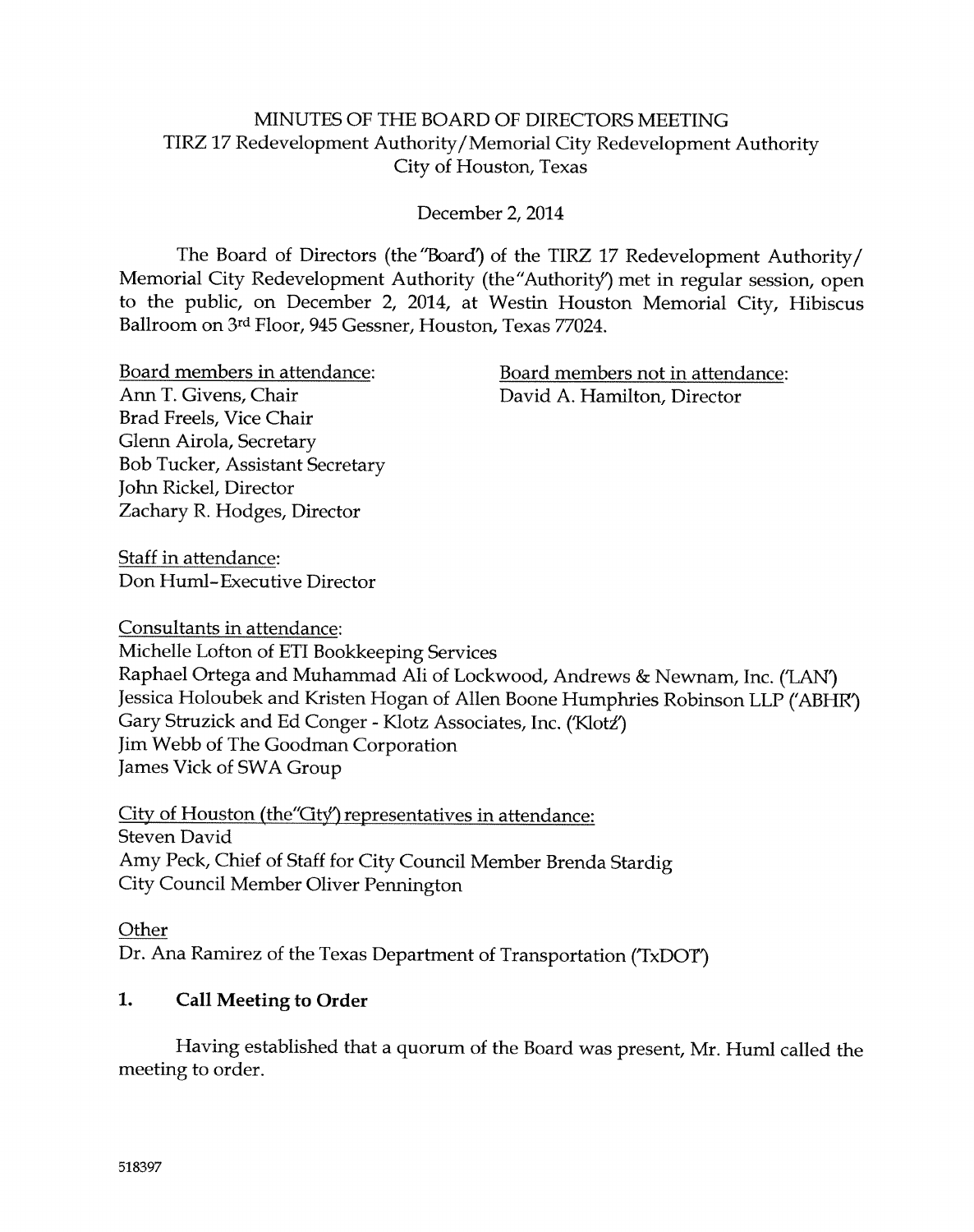#### 2. Public Comments

Ms. Virginia Gregory, on behalf of the City of Spring Valley Village, commented on the lefter send to the Authority from Brown & Cay Engineers, Inc. and issues raised therein. She then presented pictures of prior flood events in residential areas and comrnented on the importance of drainage issues that need to be addressed.

Council Member Pennington congratulated the Board and residents for efforts to create comprehensive programs to address issues in the Memorial City area. He commented on the City's responsibilities related to drainage issues in residential neighborhoods.

Ms. Roberta Prazak commented on lack of microphone availability at today's meeting due to technical issues. She commented on pending projects and requested an opportunity to participate in Memcrial Drive hike and bike planning efforts. She also commented on the status of the Lumpkin Road tree planting project.

#### 3. Minutes of October 28, 2014 and November 19, 2014 Meetings

The Board reviewed the minutes of the October 28, 2014, regular meeting and the November 19, 2014, special meeting. Directors Givens and Rickel presented revisions to the October 28th minutes. Following review and discussion, Director Givens moved to approve the minutes of the October 28, 2014, regular meeting with the noted revisions and to approve the minutes of the November 19, 2014, special meeting as submitted. The motion was seconded by Director Rickel and carried unanimously.

## 4. Order Adopting Procedures for Continuing Disclosure Compliance

Ms. Holoubek stated that, when the Authorify issues bonds, the Authority enters into a continuing disclosure undertaking for the benefit of the bondholders. She added that the provisions of that undertaking require that the Authority comply with certain continuing disclosure requirements for its bonds. Ms. Holoubek explained that the Board is ultimately responsible for continuing disclosure compliance for its bonds, with assistance by its consultants. She added that, in order to ensure that the Authority's procedures for continuing disclosure compliance are well documented, ABHR recommends that such procedures be adopted in writing by the Board. Ms. Holoubek reviewed the Order Adopting Procedures for Continuing Disclosure Compliance with the Board. Following review and discussion, Director Hodges moved to adopt the Order Adopting Procedures for Continuing Disclosure Compliance and direct that the Order be filed appropriately and retained in the Authority's official records. Director Freels seconded the motion, which passed by unanimous vote.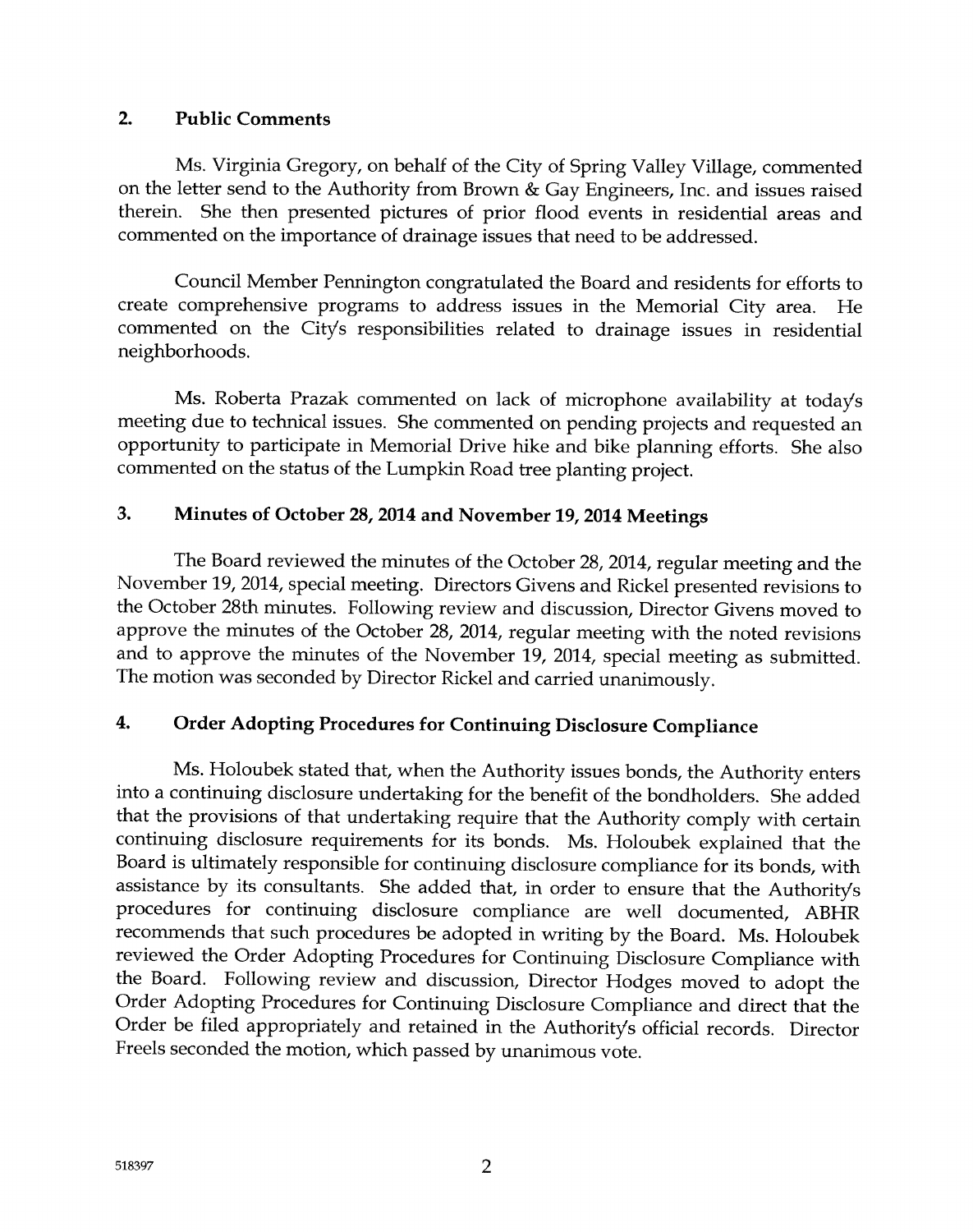#### 5, Financial and Bookkeeping Mattere

Ms. Lofton reviewed the financial report for October and presented checks for payment by the Authority. Mr. Huml said the water bill from the City included on page 26 of the Board packet is for irrigation of the Briar Branch detention basin, which is being paid by the Authority until the basin is turned over to the City. He noted an error in the amount of such invoice recommended for payment, noting the correct amount is \$197.14. Mr. Huml also noted the blank amount for the LAN invoice recommended for payment on page 39 of the Board packet should be \$68,440.00. After review and discussion, Director Hodges moved to approve the financial report and payment of the bills presented. The motion was seconded by Director Tucker and passed by The motion was seconded by Director Tucker and passed by unanimous vote. Director Rickel noted that he has questions about the invoice from SWA Group for discussion under the appropriate agenda item.

#### 6. Authorize Execution of Checks to Pay Bills During Holidays

The Soard discussed payment of the regular monthly bills during the upcoming holidays. After discussion, Director Hodges moved to authorize Directors Tucker, Givens, and Rickel to execute any necessary checks for regular monfiy bills received in December. The motion was seconded by Director Rickel and carried unanimously.

## 7. Ratify FY 2015 Operating Budget Approved by City Council

This item was tabled.

## 8. Approve Term Sheet for Moody Rambin Development Agreement

Ms. Holoubek reviewed a term sheet for a proposed development agreement between the Authority and Moody Rambin for the realignment of the Town & Country Blvd./Queensbury Lane intersection, noting reimbursement will come from increment generated on all property within the Authorify. She said the term sheet will also be sent to the City for review. Director Rickel requested that free replacement be added to the term sheet pursuant to discussions with Dan Moody of Moody Rambin at the previous meeting. After review and discussion, Director Givens moved to approve the term sheet with the addition of tree replacement. Director Hodges seconded the motion, Director Freels abstained, and the motion carried.

# 9. Special Presentation to the Board by the Texas Department of Transportation: "Hike and Bike Trail from Memorial Drive to Terry Hershey Park"

The Board received a presentation from Dr. Ramirez of  $Tx$ DOT regarding TxDOTs proposed hike and bike trail along West Beltway 8 in TxDOTs right-of-way, which includes a northern segment from Memorial Drive to Terry Hershey Trail and a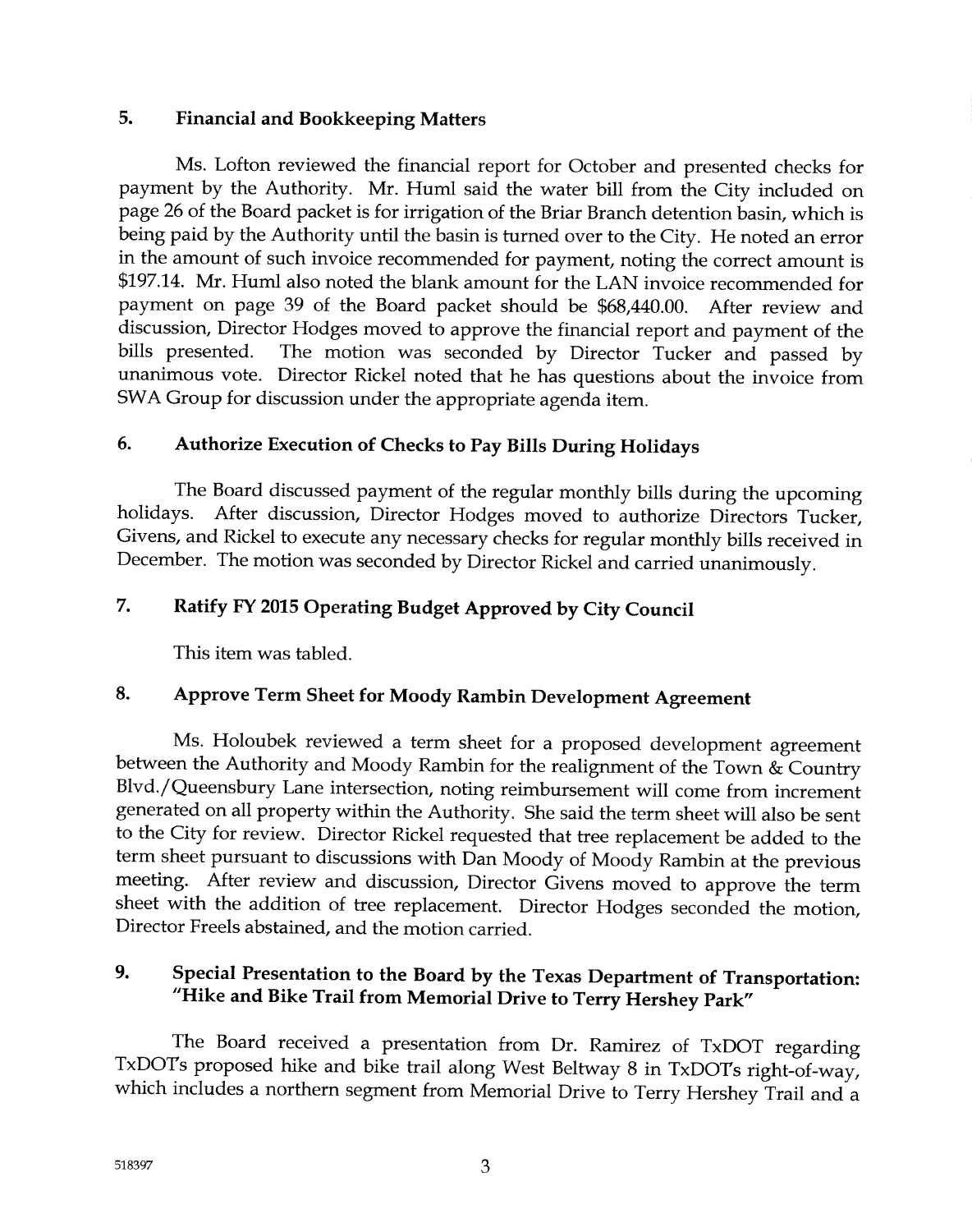southern segment from Terry Hershey Trail to Briar Hill. She discussed TxDOTs application for a grant for the proposed hike and bike frail, noting TxDOT is responsible for design and construction phase services. Dr. Ramirez reported on efforts to seek letters cf support and financial contributions from neighboring entities. She discussed TxDOTs request for a 20% local match from the Authority for the northern segment, which is estimated to be \$77,000. Director Freels suggested incorporating Boheme into the plans to connect the trail to Memorial Drive.

Dr. Ramirez then reported on coordination with the Westchase District for additional trail projects on either side of Seltway 8 to connect residential areas to Terry Hershey Park. She also reported on a future TxDOT project to improve access and parking for Terry Hershey Park and said TxDOT is pursuing local match partners for the project.

#### 10. Review and Approve Proposal from the Texas Department of Transportation for Hike and Bike Trail

Discussion ensued regarding TxDOTs request for a 20% match for its hike and bike trail grant application and the City's requirement that the property be annexed into the TIRZ 17 boundaries before any TIRZ funds are spent on the project. Director Freels asked Council Member Pennington whether the City would suppcrt annexation of the property into the TIRZ 17 boundaries in connection with the City's support for the TxDOT project. Council Member Pennington discussed the City's support for the project and said the matter needs to be discussed with City representatives, including the City's Chief Development Officer. Director Airola expressed support for additional lrails and connectivity, but said he is opposed to this proposed hike and bike trail along West Beltway 8 due to the proximity to vehicle traffic and resulting safety issues. Discussion ensued. After review and discussion, Director Freels moved to authorize execution of a letter of support to TxDOT reflecting the Authority's commitment to provide a 20% match not to exceed \$100,000 for the northern segment from Memorial Drive to Terry Hershey Trail, subject to City annexation of the property into the TIRZ boundaries. Director Rickel seconded the motion, Director Airola voted nay, and the motion passed by majority vote.

### 11. Interlocal Agreement for W-140 and Briar Branch Detention Basin

Ms. Holoubek distributed and reviewed a proposed Interlocal Agreement among the Authority, Memorial Management District, and Spring Branch Management District regarding the Authority's proposed project for improvements to the W-140 Channel to convert the open channel to a closed underground channel and consfruct a hike and bike trail and a park on top of the underground channel. She said the Harris County Flood Control District requires a written agreement for maintenance of the trail and park facilities in connection with its approval of the Authority's construction plans. Ms.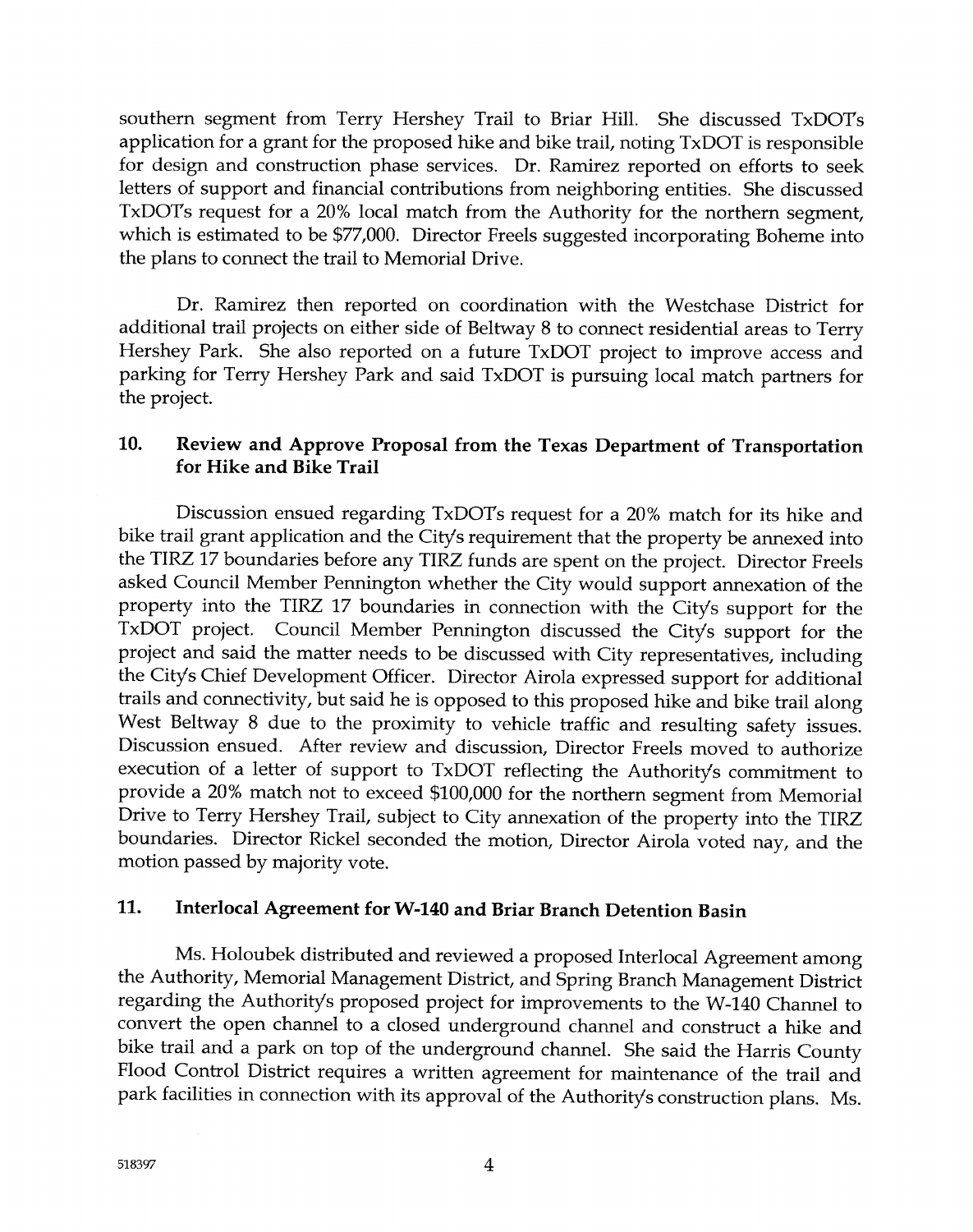Holoubek discussed the location of the proposed trail within the Memorial Management District and Spring Branch Management District and said the Interlocal Agreement reflects that such districts would share maintenance responsibilities. She added that the Interlocal Agreement will be presented at the next meetings of the Memorial Management District and Spring Branch Management District for consideration. Discussion ensued regarding right-of-way to be acquired by the Discussion ensued regarding right-of-way to be acquired by the Authority for the project. After review and discussion, Director Hodges moved to authorize execution of the Interlocal Agreement. Director Givens seconded the motion, Director Airola abstained, and the motion carried.

#### 12. Review and Approve Task Order from SWA Group for Detailed Landscape Design of W-140 Channel Project

The Board reviewed a proposal from SWA Group for design services associated with the proposed landscaping improvements on top cf the proposed W-140 underground channel. Mr. Vick discussed the scope of work included in the proposal to prepare construction documents for approval by Harris County Flood Control District so the Authority will be prepared to proceed with the linear park at the appropriate time. Director Rickel inquired about the amount spent to date for SWA Group to design the landscaping improvements and the proposal for additional design work based on the timeline for the proposed project. He also inquired about the hourly rates reflected in the proposal compared to the hourly rates in the prior proposal for design work. Mr. Vick explained that the hourly rates included in today's proposal are the rates included in the contract between the Authority and SWA Group. He said SWA Croup completed previous design work at a discounted rate. Mr. Vick discussed the design work completed to date and said the proposed additional work is to prepare construction documents for agency approvals. In response to questions from Director Tucker regarding lighting and/or other security consideration east of Bunker Hill, the Board concurred to consider such matters at the appropriate time in connection with construction of the linear park. After review and discussion, Director Freels moved to approve the proposal from SWA Group for work on a time and materials basis not to exceed \$34,200. Director Givens seconded the motion, which passed unanimously.

# 13. Open Discussion about Combining Briar Branch Channel Improvements Phase II and Phase III

There was no discussion on this item.

# 14. Lumpkin Road Improvement Project

Mr. Ali reviewed three proposals from LAN for (1) construction management and inspection services, (2) materials testing services, and (3) construction phase design services associated with the Lumpkin Road improvement project. Discussion ensued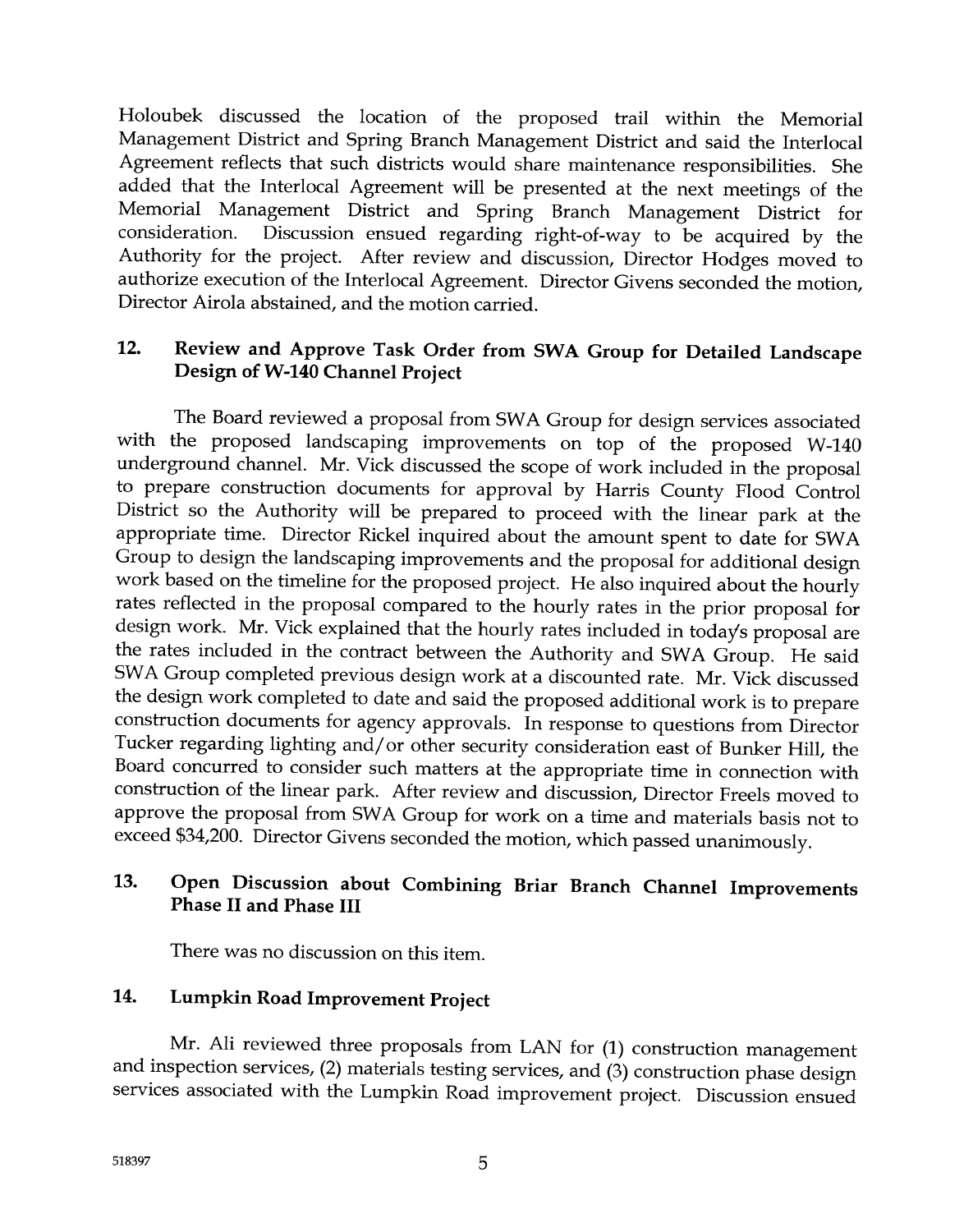regarding the proposed inspection services and the Board directed Mr. Ortega to look into a lower billing rate for inspection services based on the quantity of inspection hours associated with the project. After review and discussion, Director Freels moved to authorize execution of the proposals from LAN, subject to the Executive Director's final approval following review and/or adjustment of the rate for inspection services by Mr. Ortega. Director Rickel seconded the motion, Director Hodges abstained, and the motion carried.

The Board next reviewed a proposal from SWA Group for construction phase services associated with the amenity improvements for Lumpkin Road. After review and discussion, Director Freels moved to approve the proposal from SWA Group for a cost of \$14,750. Director Givens seconded the motion, Director Hodges abstained, and the motion passed. In response to a question from Director Rickel regarding the status of the streetscape standards, Mr. Huml said the proposed standards will be presented at the ]anuary regular meeting.

The Board then considered approving a Temporary Right of Entry and Construction Agreement between the Authority and Houston Community College System ('HCCS'), which provides access for the Authority to re-grade driveways to maintain access and elevation continuity to HCCS property along Lumpkin Road in connection with the proposed Lumpkin Road improvements. After review and discussion, Director Freels moved to approve the Temporary Right of Entry and Construction Agreement between the Authority and HCCS. Director Rickel seconded the motion, Director Hodges abstained, and the motion passed.

#### 15. Spring Valley Village Letter Response

The Board reviewed a response letter from Spring Valley Village indicating it is not willing to split the cost with the Authority for LAN to prepare a response to the letter from Brown & Cay Engineers, Inc. on behal{ of Spring Vailey Village. No action was taken.

#### 16. Grant Funding Opportunities Update

Mr. Webb gave an update on efforts to prepare Authority projects for potential grant funding opportunities, including discussions with City staff and meetings to identify recommendations for inclusion in the West Houston Mobility Study to benefit the Authority. He reported on preliminary applications submitted to the Houston-Galveston Area Council ('H-GAC') for funding as part of its current call for transportation improvement projects. Mr. Webb reported on continuing efforts on supporting documentation for the applications for final submittal by the January deadline. He recommended that the Board authorize the Executive Director to execute a financial commitment letter for the 20% local match required for H-GAC grant